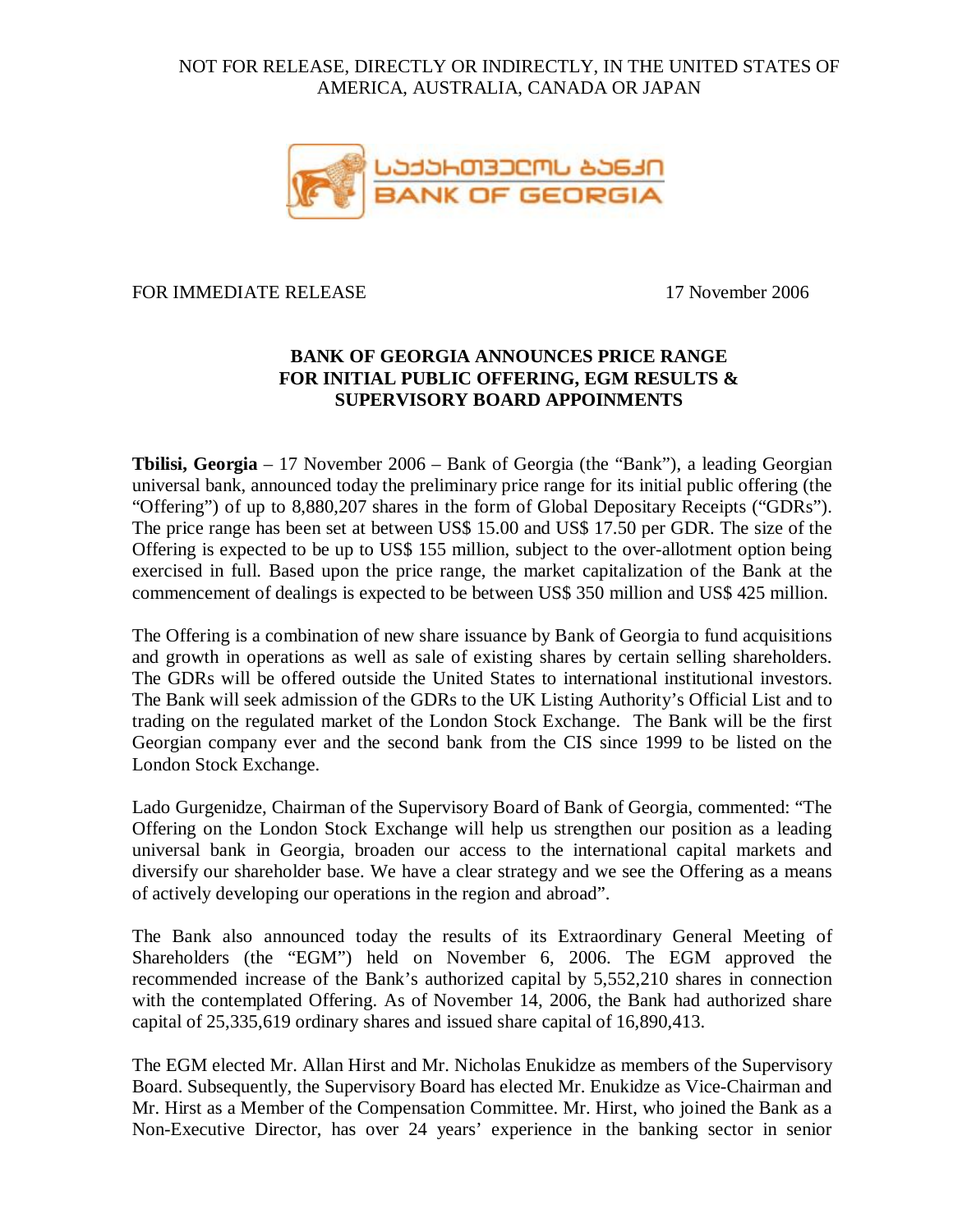### NOT FOR RELEASE, DIRECTLY OR INDIRECTLY, IN THE UNITED STATES OF AMERICA, AUSTRALIA, CANADA OR JAPAN

positions at Citibank N.A., including as President of ZAO Citibank Russia, and currently serves as Non-Executive Director of JSC RosBank. Mr. Enukidze has served as a special adviser to the Supervisory Board of Bank of Georgia since May 2006. Before joining the Bank, Mr. Enukidze has worked in various senior positions at Concorde Capital, a leading Ukrainian investment banking firm, ABN AMRO in Moscow and London, as well as Global One Communications LLC, a U.S. - based telecommunications company.

ING Bank N.V., London Branch has been appointed as Lead Manager and Sole Bookrunner of the Offering, Bank Austria Creditanstalt AG has been appointed as Co-Lead Manager of the Offering and JSC Galt & Taggart Securities, a wholly-owned investment banking subsidiary of the Bank, has been appointed as Selling Agent.

\*\*\*

### **For further information, please visit [www.bog.ge/ir](http://www.bog.ge/ir) or contact:**

Bank of Georgia Macca Ekizashvili Head of Investor Relations Tel: +995 32 444 256 [ir@bog.ge](mailto:ir@bog.ge)

Shared Value Limited Larisa Kogut-Millings Tel. +44 (0) 20 7321 5037 [bog@sharedvalue.net](mailto:bog@sharedvalue.net)

**Bank of Georgia, a leading universal Georgian bank, is the largest bank by total equity and the second largest bank by total assets in the country. The Bank has the second largest branch network in Georgia, with 98 branches and over 380,000 retail clients. The Bank offers a full range of retail banking and corporate and investment banking services to its customers across Georgia. The Bank also provides a wide range of corporate and retail insurance products through its wholly-owned subsidiary, BCI, as well as asset & wealth management services.** 

#### **Recent Financial Performance**

*The financial information in the following paragraph is unaudited and reflects the best estimates the management. The Bank's results may differ from the amounts reflected herein as a result of various factors. The Bank's results for an interim period are not necessarily indicative of what its results will be for the full year.* 

Based on the Bank's IFRS management accounts for the nine months ended 30 September 2006, the Bank's total assets as at 30 September 2006 were GEL 854.7 million and its total liabilities as at such date were GEL 717.7 million, representing an increase of 85.6% and 94.4%, respectively, as compared to 31 December 2005. The Bank's net income for the nine months ended 30 September 2006 was GEL 17.3 million, representing a 96.0% increase year on year.